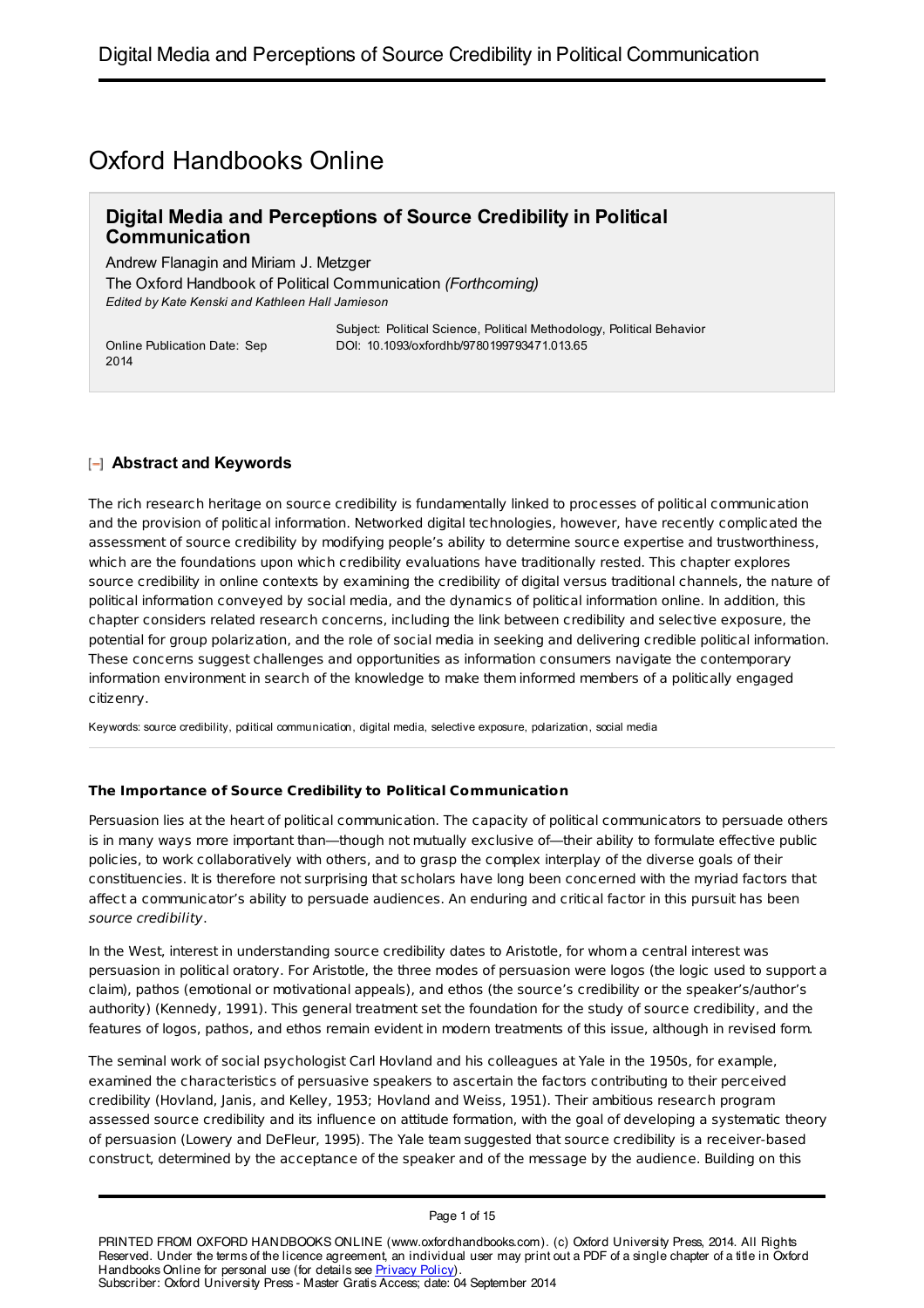notion, McCroskey (1966) and his colleagues investigated how message recipients perceived particular communicators (Perloff, 1989). This research was followed by hundreds of empirical studies that sought to determine the dimensions of source credibility from the perspective of message recipients.

Hovland and his colleagues defined source credibility in terms of the believability of a communicator, which is determined by the receiver's evaluation of a source's expertise and trustworthiness (Hovland, Janis, and Kelley, 1953). This basic definition persists today (see, e.g., Fogg, 2003; Gass and Seiter, 2003; Metzger et al., 2003; Sternthal, Phillips, and Dholakia, 1978), although other dimensions have been suggested, including reliability, composure, sociability, similarity to the source, goodwill, dynamism, safety, and likability (Berlo, Lemert, and Mertz, 1969; Giffin, 1967), as well as composure and sociability (Gass and Seiter, 2003; Jurma, 1981; McCroskey, 1966; Perloff, 1989; Whitehead, 1968). Although credibility is also a concern in information science, where it is conceptualized primarily as a criterion for information selection and usage, the locus of most scholarly work on source credibility has been in the fields of communication and social psychology (O'Keefe, 2002; Wilson and Sherrell, 1993; Self, 2008).

For more than half a century studies probing source credibility's influence on learning and persuasion have focused on political or policy-related topics (e.g., Hovland and Weiss, 1951; Hovland and Mandell, 1952). For example, participants in one study (Hovland and Mandell, 1952) were exposed to messages delivered by a television news commentator on the issue of changing US monetary policy. That study manipulated the source credibility of the communicator and found that less credible sources were perceived as having given a worse presentation than higher credibility speakers and were rated as less fair and honest, even though the message was held constant across conditions.

In the decades that followed, scholars concluded that source credibility is positively associated with persuasion (Albarracín and Vargas, 2010; Wilson and Sherrell, 1993), an effect moderated by factors including issue involvement, timing of source identification, and how closely the position advocated by the source matches the receiver's position and his or her own expectations (O'Keefe, 2002; see also Pornpitakpan, 2004). Some of this work looked specifically at how source credibility affects political persuasion, finding that greater political persuasion results from high- rather than low-credibility sources (Chebat, Filiatrault, and Perrien, 1990; see also Morton and Villegas, 2005), and that moderators such as issue involvement and the alignment between receivers' beliefs/expectations and the position advocated affect political persuasion (Iyengar and Simon, 2000; Iyengar and Valentino, 2000; Nelson and Garst, 2005). Collectively, Iyengar's research showed that source credibility can affect voters' acceptance of political campaign ads, and that voters view politicians as most credible and persuasive when they advocate issues that are consistent with their party's platform. In a similar vein, Nelson and Garst (2005) found that persuasion is greatest when voters share a political source's values and attitudes, and when the source advocates a position consistent with those values and attitudes.

An area that has received particular attention is how credibility moderates the effects of negative political campaigning. O'Cass (2002), for example, found that voters respond more favorably to high-credibility candidates who use negative campaign ads than they do to low-credibility candidates who use them. Similarly, Yoon, Pinkleton, and Ko (2005) concluded that negative advertising is more effective in capturing votes for high-credibility candidates than for low- credibility ones. At the same time, however, they found that high-involvement voters experience greater cynicism when high-credibility candidates use attack advertising. Homer and Batra (1994)'s examination of the effects of negative ads on perceptions of candidates who are targeted in the ads found that they were more effective at reducing some aspects of the attacked candidate's credibility (i.e., their trustworthiness) than others (i.e., their expertise).

Other work in this domain has focused on the role that source credibility plays in influencing public opinion. Wanta and Hu (1994) found that highly credible media sources were better able than those with lower credibility to set the public's agenda. Druckman (2001) confirmed that political sources with higher credibility are more likely to have their frames accepted by message recipients as well. And Miller and Krosnick (2000) observed greater priming effects for high- versus low-credible news sources. Together, these studies show that source credibility can magnify the effects of agenda setting, framing, and priming on public opinion.

### **The Rise of Digital Media and the Evolution of Source Credibility**

PRINTED FROM OXFORD HANDBOOKS ONLINE (www.oxfordhandbooks.com). (c) Oxford University Press, 2014. All Rights Reserved. Under the terms of the licence agreement, an individual user may print out a PDF of a single chapter of a title in Oxford Handbooks Online for personal use (for details see Privacy Policy). Subscriber: Oxford University Press - Master Gratis Access; date: 04 September 2014

Page 2 of 15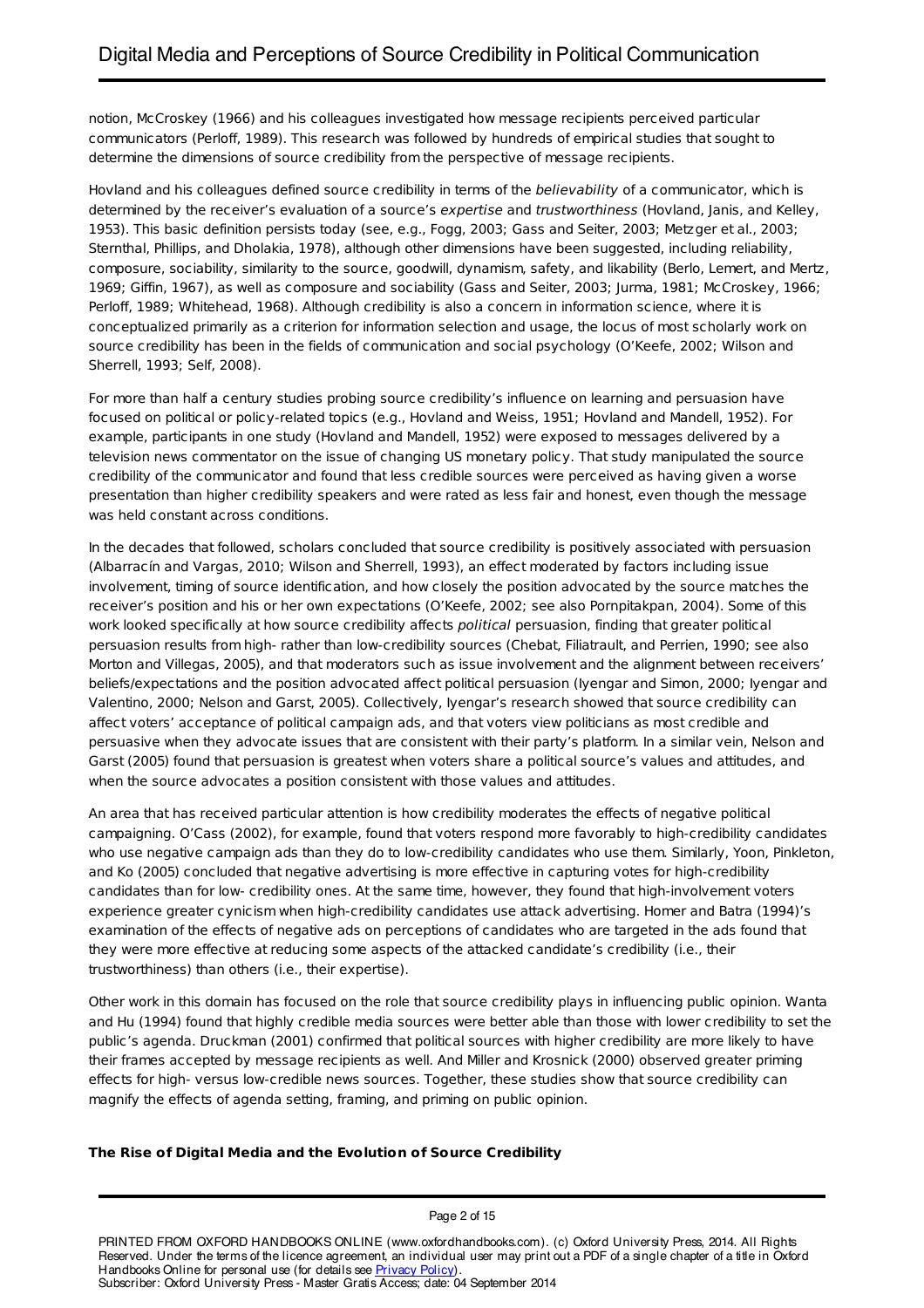Recent technological changes have created a radically different information environment than the one that existed even a few decades ago. As digital network technologies have lowered the cost and complexity of producing and disseminating information, the nature of information providers has shifted. Rather than being delivered through a small number of sources, each with a substantial investment in the information production and delivery processes, information is increasingly provided by a wide range of sources, many of which can readily create and deliver information to large audiences worldwide. One consequence of this evolution in information production is an almost incomprehensibly vast number of information sources. Social software applications have extended this information and source fecundity even further, by connecting individuals directly to one another and by providing significant opportunities to share myriad types of information generated by users themselves.

While this explosion of information has created tremendous opportunities for communication and information sharing, it is also accompanied by significant challenges. In the traditional media environment there were typically a limited number of sources and high barriers for access to the public dissemination of information. In this environment of information scarcity, credible sources were often characterized by such features as formal positions indicating particular training and education or by jobs requiring specific, relevant experience. In this manner, credible sources were often recognizable by virtue of their outwardly observable and verifiable credentials, which were rooted in specific qualifications. The relative inaccessibility of these credentials ensured that the number of credible sources in most domains was small, and the difficulty in obtaining requisite skills, training, and positions perpetuated a system of elite expertise that endured over time. In this manner, source credibility has for the most part been the domain of a rather exclusive subset of individuals (e.g., doctors, experts, journalists, etc.).

Although this exclusive system of bestowing source credibility endures today in a number of domains, the evolution of networked information-sharing tools has significantly altered it in many cases. Digital media present new challenges and have in many ways magnified the burden of determining source credibility (Danielson, 2006; Fogg, 2003; Metzger et al., 2003; Rieh and Danielson, 2008). The combination of the vast quantity of and accessibility to digitally stored and transmitted information has prompted concerns about source credibility because, as Rieh and Danielson (2008) argue, this arrangement creates greater uncertainty regarding both who is responsible for information and whether it can be believed. Two important and related issues are the nature of gatekeeping in the digital media environment and the level of ambiguity surrounding both the source and context of information.

Several researchers have noted that digital media sometimes lack traditional authority indicators such as author identity and established reputation (Danielson, 2006; Fritch and Cromwell, 2002; Metzger, 2007), and yet source information is crucial to credibility because it is the primary basis upon which credibility judgments rest (Sundar, 2008). In some cases, source information is unavailable, masked, or entirely missing from a website, chat group, blog, wiki, and so forth. In other cases, it is provided, yet hard to interpret, such as when information is coproduced or repurposed from one site, channel, or application to another, or when information or news aggregators display information from multiple sources in a centralized location that may itself be perceived as the source. Indeed, Burbules (1998) has suggested that because information is presented in a similar format on websites, a psychological "leveling effect" is created that puts all information on the same level of accessibility and thus all sources on the same level of credibility.

Technological features of the Internet also can create a kind of "context deficit" for digital information (Eysenbach, 2008). The hyperlinked structure of the Web compounds this problem by making it psychologically challenging for users to follow and evaluate various sources as they move from site to site. Research by Eysenbach and Kohler (2002), for example, showed a type of digital sleeper effect such that source and message information become confused or disassociated in users' minds almost immediately after performing searches for medical information online. Various levels of source anonymity are also problematic since, under conditions of ambiguous authorship, information sources' motivations are often unclear to users, undercutting the heuristic that relies on persuasive intent to ascertain information credibility (Flanagin and Metzger, 2000, 2007).

Collectively, these factors contribute to the difficulty of evaluating news or political information in online environments. In particular, they complicate determinations of source expertise and trustworthiness, which are the core elements of source credibility. For example, as digital media allow more individuals to reach large audiences, a source's expertise may be difficult to determine and may derive less from his or her official credentials or

PRINTED FROM OXFORD HANDBOOKS ONLINE (www.oxfordhandbooks.com). (c) Oxford University Press, 2014. All Rights Reserved. Under the terms of the licence agreement, an individual user may print out a PDF of a single chapter of a title in Oxford Handbooks Online for personal use (for details see Privacy Policy). Subscriber: Oxford University Press - Master Gratis Access; date: 04 September 2014

Page 3 of 15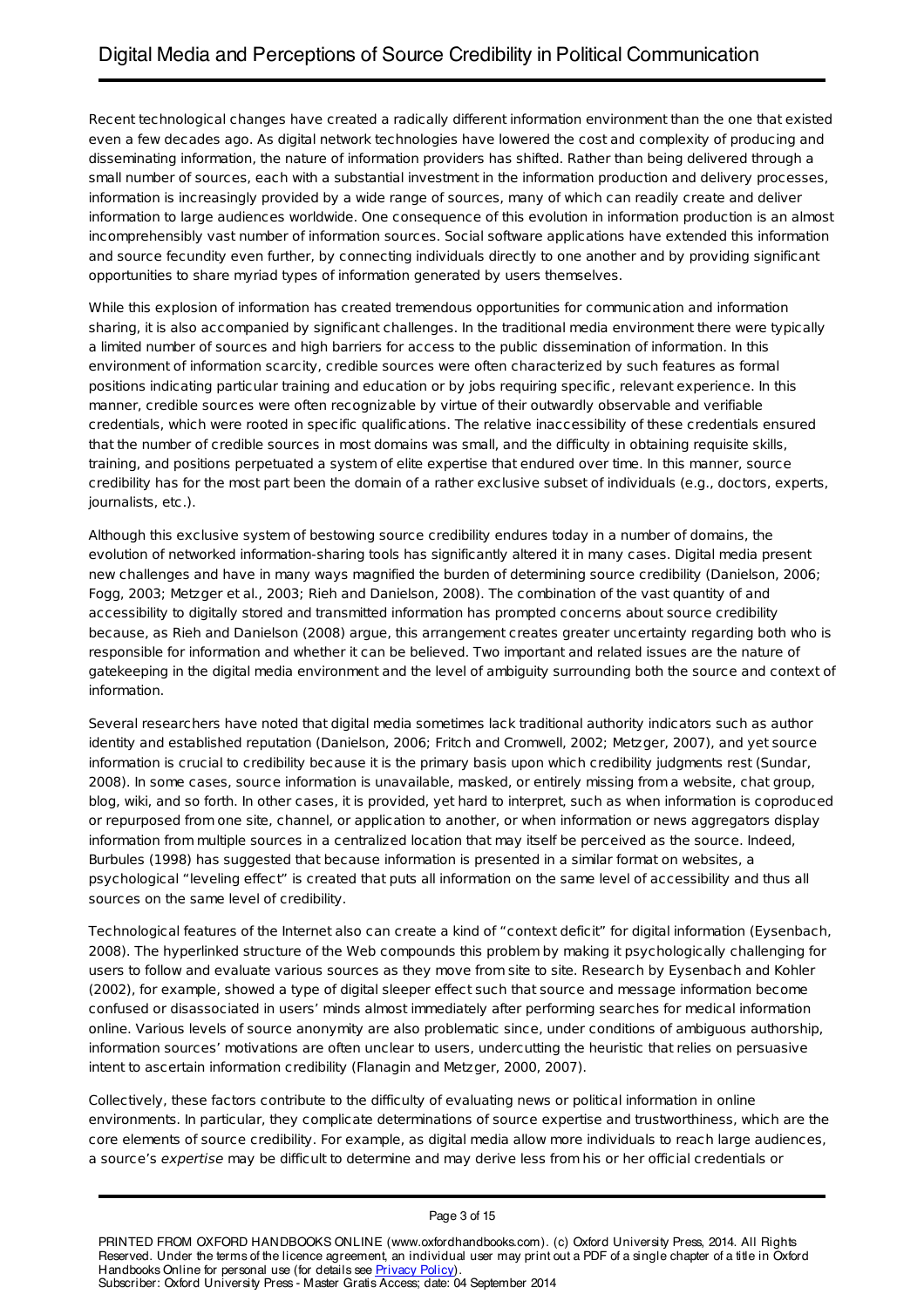organizational affiliations, and more from the number of followers, ratings, "likes," or inward links he or she has elicited. Evaluations of trustworthiness are complicated as well, as source identity itself is often elusive in online contexts. Moreover, the rise of narrowcasting has implications for source trustworthiness, since many news consumers today actually prefer sources that are biased toward their perspective because they see them as more credible than less congenial sources (Iyengar and Hahn, 2009; Kahan et al., 2010; Oyedeji 2010). Given this shifting media landscape and evolving news consumption preferences, we next consider what is learned from research on source credibility in newly emerging political communication contexts.

### **Research Findings on Source Credibility and Online Political Communication**

In recent decades, scholars have produced a substantial body of research on source credibility in online contexts, some of which is directly concerned with political communication. This research falls generally into three areas: studies examining the credibility of digital versus traditional media channels as sources of news and political information; research on the credibility of political information carried by social media and Web 2.0 applications; and analyses of the credibility of other types and sources of political information online, such as research on the perceived credibility of political issue–oriented and candidate websites.

## **Credibility of Digital versus Traditional Channels as Sources of News and Political Information**

Cross-media comparisons have sought to assess the credibility of the Internet relative to other communication channels for political or news information. Early studies by Flanagin and Metzger (2000) and Kiousis (2001) found that newspapers were rated as significantly more credible as a source of news information than other media, including the Internet/Web, magazines, radio, and television (Flanagin and Metzger, 2000; Kiousis, 2001). Schweiger (2000) found similar results in Germany, where although the Web was viewed as a credible source of information, it was judged less credible than newspapers and television (Schweiger, 2000). Mashek (1997) found that users rated traditional media sources including newspapers and television as more fair and unbiased than their online equivalents for obtaining political information. Some research around that same period, however, found that Web-based news sources were perceived to be as credible as traditional sources (Online News Association, 2001; Kohut, 1999).

Later research produced more mixed results. Traditional news media have been found to be more credible in some cases (Mehrabi, Hassan, and Ali, 2009; Melican and Dixon, 2008), whereas in other instances online news sources were shown to be more credible (Abdulla et al., 2005). Johnson and Kaye (2010) found that among politically interested Internet users in 2004, online versions of candidate literature and cable and television news (e.g., CNN.com or cbsnews.com) were rated as more credible than their traditional counterparts, although online newspapers were rated equally credible as their print versions, and online news magazines, issue-oriented sources, and radio were rated as less so. As in their earlier studies, Johnson and Kaye (2010) also found that reliance on the Web predicts perceived credibility of a number of online sources of political information, and interestingly, that reliance on traditional media is a strong predictor of an individual's perception of the credibility of online media.

Collectively, these studies suggest that credibility perceptions of online sources may be changing with time and may depend on a variety of factors, including the extent to which people rely heavily on the Web for news and political information and the degree to which they feel that information online is consistent with their own political perspectives. For example, individuals who felt that the Internet had more information about the Iraq war that was consistent with their own attitude about the conflict rated the Internet as more credible than did those who felt the Internet offered proportionally more counterattitudinal information (Choi, Watt, and Lynch, 2006). As the Internet continues to saturate people's lives, however, differences in credibility ratings across media may recede as the distinctions among these channels disappear.

## **Credibility of Political Information in Social Media**

Scholars have recently been investigating the special credibility problems posed both by political information carried via social media, including blogs, wikis, and news aggregators, and by political messaging between citizens using email, video sites, and online social networks.

PRINTED FROM OXFORD HANDBOOKS ONLINE (www.oxfordhandbooks.com). (c) Oxford University Press, 2014. All Rights Reserved. Under the terms of the licence agreement, an individual user may print out a PDF of a single chapter of a title in Oxford Handbooks Online for personal use (for details see Privacy Policy). Subscriber: Oxford University Press - Master Gratis Access; date: 04 September 2014

Page 4 of 15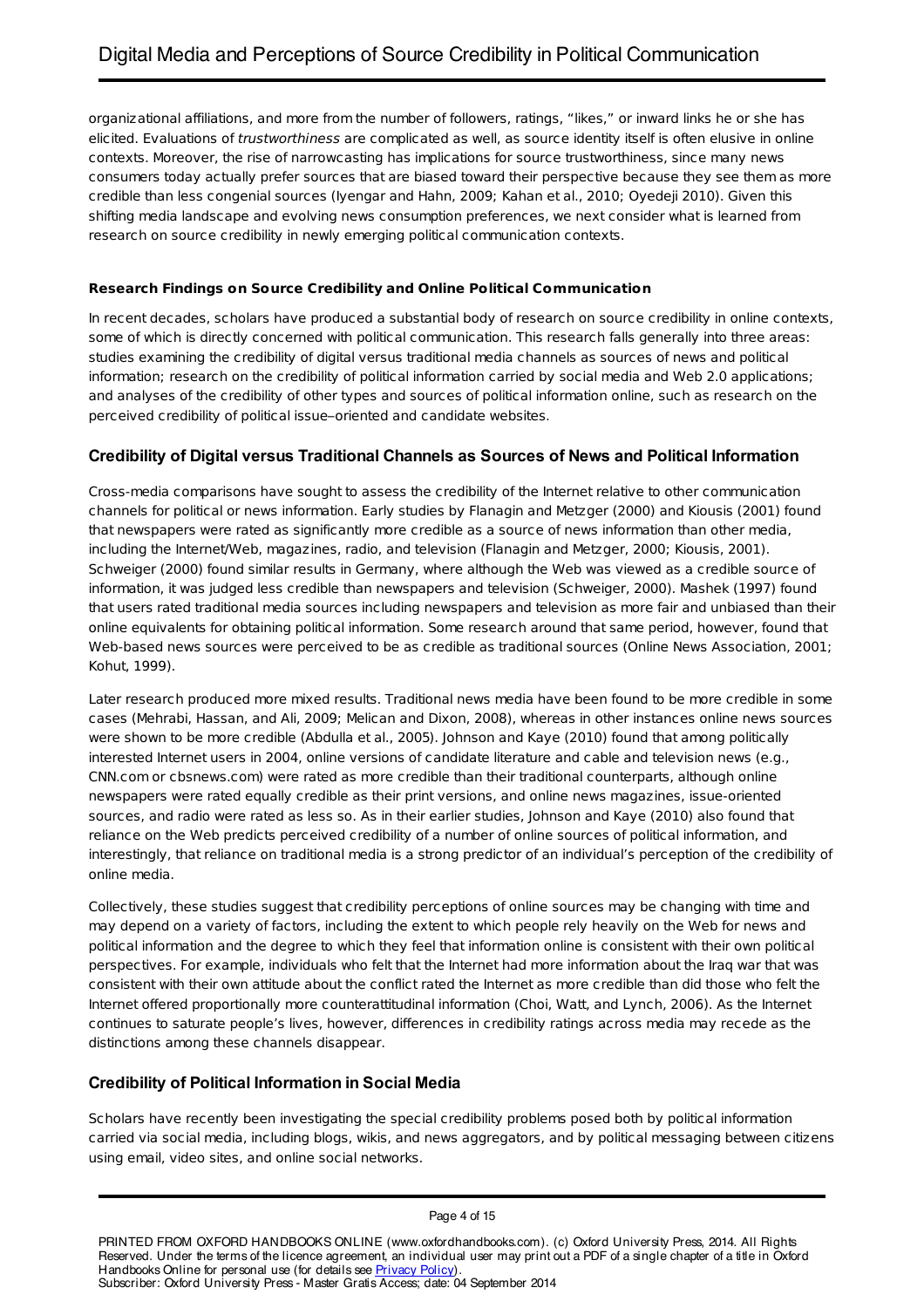## **Blogs.**

Given their potential for bias relative to mainstream news, and the fact that they typically are not required to adhere to professional standards of reporting, a great deal of recent work has focused on the credibility of blogs. Among their users, political blogs are rated high in believability and depth of information but low on accuracy and fairness (Johnson et al., 2008). Several studies have compared the credibility of blogs to other sources of political information, with mixed results that become coherent when considering characteristics of the evaluator. Those who rely heavily on blogs for political information judge them to be highly credible, even more so than either traditional media sources or online sources of political information such as candidate and issue websites or political chat rooms (Johnson and Kaye, 2004; Johnson et al., 2008; Johnson and Kaye, 2009; see also Banning and Sweetser, 2007). However, studies that have used either representative samples or more broad student samples find that blogs are rated lower in credibility than traditional media (Meyer, Marchionni, and Thorson, 2010; Thorson, Vraga, and Ekdale, 2010; Metzger et al., 2011). Moreover, some studies find that reliance on traditional news media negatively predicts blog credibility (except for reliance on political talk radio, which is a positive predictor; Johnson and Kaye, 2004). Political involvement, political knowledge, and information-seeking motivations (Johnson and Kaye, 2004, 2009; Johnson et al., 2008; Kaye and Johnson, 2011) also positively predict users' perceptions of blog credibility.

With regard to source credibility in the blog context, Kaid and Postelnicu (2007) found that regardless of a blogger's own source credibility (i.e., a popular actor versus a senator blogging about the privatization of Social Security), students were very trusting of information in blogs and rated the two sources as equally credible. Indeed, public perceptions of the legitimacy of blogs as information sources may be changing. For example, Messner and Disasto (2008) found that traditional news media, including the major leading newspapers, are increasingly accepting blogs as credible sources for their news stories. Carroll and Richardson (2011) suggest that blogs are changing the criteria for judging credibility, such that expertise, accuracy, and lack of bias are being supplanted by alternative criteria including interactivity, transparency, and source identification. They suggest that a new paradigm for credibility evaluation in this context is required.

### **Wikipedia.**

Although research to date has not focused on the credibility of Wikipedia for political information specifically, studies have shown that user-created entries in Wikipedia are about as accurate as well-regarded print encyclopedias such as Encyclopaedia Britannica (Andrews, 2007; Giles, 2005; Williams, 2008), and entries from Wikipedia have been evaluated as credible, particularly by area experts (Chesney, 2006). This is true despite Internet users' concerns about the credibility of the information found there (Metzger, Flanagin, and Medders, 2010; Nofrina et al., 2009), which may be driving results of studies showing that people perceive the same information to be less credible if they think it comes from Wikipedia than if they think it comes from Encyclopaedia Britannica (Flanagin and Metzger, 2011; Kubiszewski, Noordewier, and Costanza, 2011). Related to this, and to the information aggregation aspect of the wiki model, Sundar, Knobloch-Westerwick, and Hastall (2007) found that source credibility was a powerful cue affecting participants' perception of the credibility of a news story located on a news aggregator website. Well-known and highly credible news sources trumped other credibility cues, including how recently the story was uploaded and the number of related articles.

### **YouTube.**

In an experiment exposing young adults to television networks, candidate websites, YouTube's "YouChoose08'" channel, and political candidate pages on Facebook, participants rated television news and political candidate websites more trustworthy and of higher quality than social media sources, including YouTube and Facebook (Towner and Dulio, 2011). Interestingly, however, viewers of YouTube felt greater cynicism toward the government, while those exposed to Facebook felt greater political self-efficacy. Also, those exposed to political information via the social media sources were more likely to vote.

Other research has focused on the content of YouTube videos to see how presentational differences of political issues affect perceptions of credibility. People exposed to one of three YouTube videos about health care that emphasized ethos (the speaker's credibility and expertise on the issue), logos (logical argument and statistical information), or pathos (humorous emotional appeal) reported that they found that the video appealing to ethos was the most credible, suggesting that "users resist being swayed by emotion or hard numbers and pay attention

PRINTED FROM OXFORD HANDBOOKS ONLINE (www.oxfordhandbooks.com). (c) Oxford University Press, 2014. All Rights Reserved. Under the terms of the licence agreement, an individual user may print out a PDF of a single chapter of a title in Oxford Handbooks Online for personal use (for details see Privacy Policy). Subscriber: Oxford University Press - Master Gratis Access; date: 04 September 2014

Page 5 of 15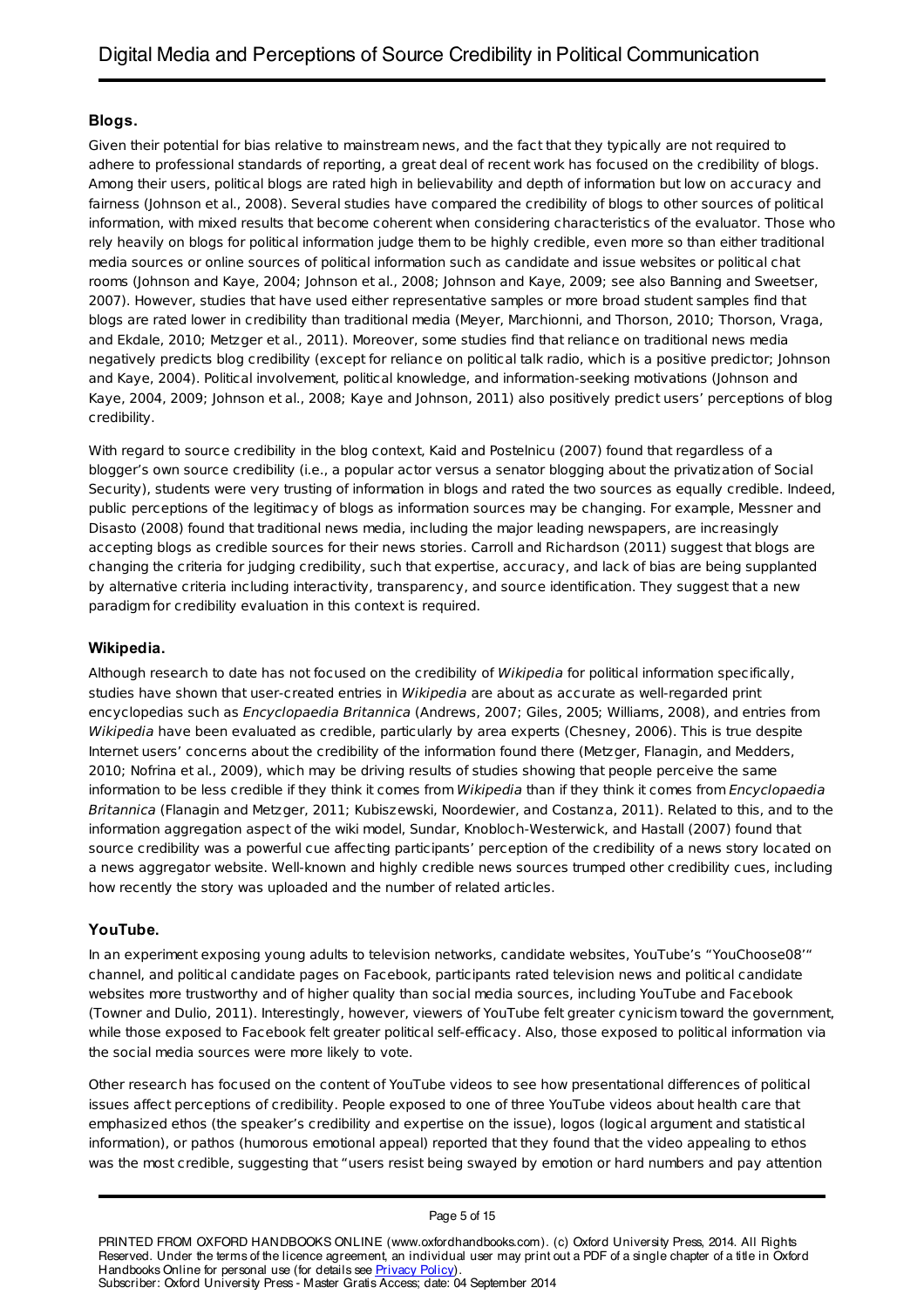to message source" (English, Sweetser, and Ancu, 2011, 1). Wallsten (2011) looked at the issue of credibility and politically oriented YouTube videos from another perspective and found that political bloggers avoid posting videos that challenge their ideological positions, choosing instead to link to videos that share their views. The choices that bloggers make, he concludes, play an important role in disseminating biased political information.

### **Online social networks.**

Garrett (2011) found that political information traveling through existing social networks via email is likely to be believed more than the same information found on Web pages, suggesting the utility of relying on social networks of known others as a means of information endorsement. Studying political rumors, he found that while the Internet "accelerates and widens rumor circulation," it has no impact on recipient credulity, whereas political rumors emailed between friends or family are more likely to be believed. At the aggregate level, this can conceivably pose a threat to factual political knowledge.

## **Credibility of Other Types and Sources of Political Communication Online**

Johnson and Kaye (2009) examined the perceived credibility of blogs, websites that provide information on political issues, electronic mailing lists/bulletin boards, and political chat rooms/instant messaging and found that blogs and political issue–oriented websites were perceived as most credible among these channels. In addition, across three election-year samples (1996, 2000, and 2004) in which they compared credibility ratings of six online sources (i.e., online counterparts of traditional newspapers, news magazines, television, radio, as well as online candidate literature and political issue–oriented websites), Johnson and Kaye (2010) found that political issue–oriented websites and online versions of traditional newspapers are consistently rated somewhat higher in credibility than the other online sources of political information, and candidate literature was deemed to be among the lowest in credibility, due in part to its potentially biased nature. Samples in both of these studies, however, were of politically interested Internet users and are thus not generalizable to the larger Internet population.

#### **Current Perspectives on Source Credibility and Political Communication Online**

Contemporary research on credibility examines how the online context creates both challenges and opportunities for identifying credible information, each of which can be considered in the context of how current research relates to political communication processes.

### **Challenges in Identifying Credible Political Information**

Traditional approaches to evaluating credibility include checking the credentials of the information source, considering whether a source may be motivated to produce biased information, and verifying the currency and completeness of information (Metzger, 2007). Yet research shows that people rarely engage in such effortful information evaluation processes, instead relying on heuristic means of credibility assessment (Metzger, Flanagin, and Medders, 2010; Sundar, 2008). Metzger and colleagues, for example, found that reputation and social endorsement serve as positive credibility heuristics, whereas expectancy violations and perceived persuasive intent on the part of sources are negative credibility heuristics used by online information consumers.

Website design and navigation are important credibility heuristics (Flanagin and Metzger, 2007; Wathen and Burkell, 2002) that appear to apply to political information online as well. Chiagouris, Long, and Plank (2008), for example, found that after controlling for prior attitude toward CNN.com and MSNBC.com, ease of use and website design were most important to news consumers' perceptions of the credibility of these news websites. In spite of recent inroads, however, a good deal more research is needed to understand what heuristics consumers of online information use, and how those heuristics influence their judgments of news and political information.

## **Opportunities for Identifying Credible Political Information**

Digital networked technologies also offer significant opportunities to those seeking political information today. Most obviously, on even the most esoteric concerns, information consumers are currently presented with comprehensive information from a wide variety of sources. Given current Internet penetration rates, the vast

PRINTED FROM OXFORD HANDBOOKS ONLINE (www.oxfordhandbooks.com). (c) Oxford University Press, 2014. All Rights Reserved. Under the terms of the licence agreement, an individual user may print out a PDF of a single chapter of a title in Oxford Handbooks Online for personal use (for details see Privacy Policy). Subscriber: Oxford University Press - Master Gratis Access; date: 04 September 2014

Page 6 of 15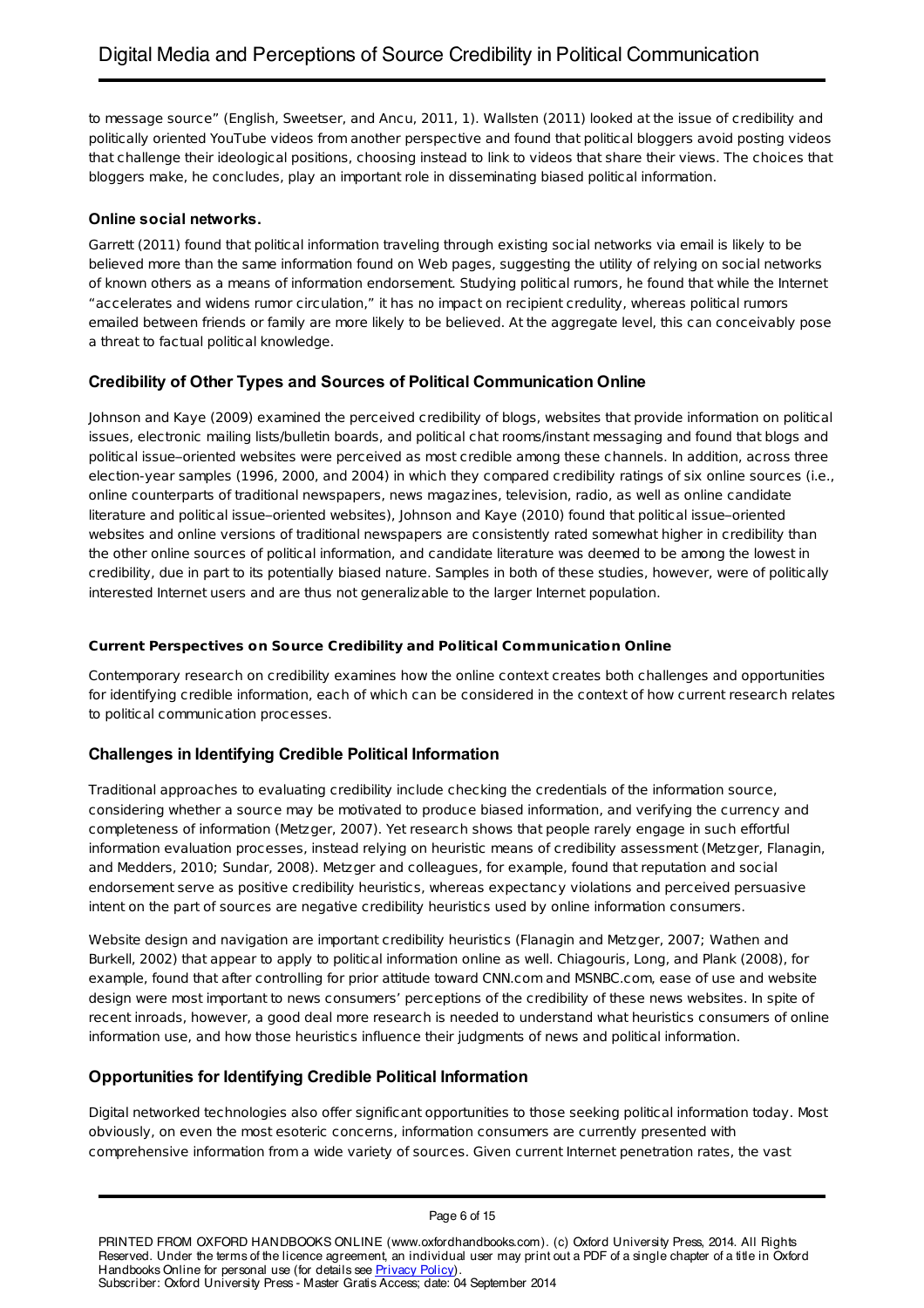majority of Americans have the capacity to access political information online, particularly among the subpopulations that are most politically concerned, aware, and active. Search engines and other informationprocessing tools and mechanisms (e.g., threaded online discussions, keyword identification, etc.) help to make these information repositories manageable.

Not only is political information abundant online, but features of the Web environment can also enhance individuals' capacity to accurately ascertain the credibility of information and its sources. For example, mechanisms by which people can compare their assessments of information and sources to others' evaluations can help to verify or invalidate their own opinions. Various online discussion venues (e.g., discussion groups, listservs, and bulletin boards), for instance, provide readily available opportunities for information comparison across diverse sources. Also, a host of tools designed to harness the opinions and experiences of a wide range of individuals (e.g., social information filtering tools or ratings/recommendation systems) can be applied to political information to evaluate it more reliably. Indeed, research shows that the cross-validation of sources is a prominent strategy for determining source and information credibility online (Metzger, Flanagin, and Medders, 2010). To at least some extent, the ease with which cross-validation can be achieved online provides a means of guarding against people's tendency to verify sources and their information suboptimally (Flanagin and Metzger, 2007).

#### **Unanswered Questions**

Open issues relevant to the production and consumption of credible online political information include (1) whether credibility may offer a theoretical explanation for selective exposure behavior that has been observed recently in online contexts; (2) the effects on political discussion and polarization when information consumers select sources based on attitude similarity; and (3) whether social media will help political information consumers navigate the sea of choices online, and, if so, the circumstances under which they are most likely to facilitate the creation and location of normatively useful political information. These issues are explored next.

### **Selective Exposure and Credibility**

For three-quarters of a century scholars have documented the disposition of information consumers to selectively expose themselves to attitudinally consistent information sources, as opposed to seeking out a more balanced information diet that includes sources that contradict their preexisting attitudes. Though early work in this domain (Hyman and Sheatsley, 1947; Lazarsfeld, Berelson, and Gaudet, 1944) demonstrated that people tend to expose themselves selectively to attitude-consistent information, subsequent reviews were less conclusive (Sears and Freedman, 1967). In some cases, scholars concluded that evidence of selective exposure to belief-confirming sources was not particularly compelling (Kinder, 2003). For a comprehensive synthesis, see Stroud in this volume.

Recent changes to the media environment, however, have prompted reassessment of the potential for selective exposure. The ability of political information consumers to easily select from among a tremendous variety of sources suggests that citizens have greater control than ever over the number and nature of political information sources they rely on, and thus greater opportunity to selectively expose themselves to attitudinally congruent information exclusively. Research supports this view, showing strong support for selective exposure online (Iyengar and Hahn, 2009; Johnson, Bichard, and Zhang, 2009; Knobloch-Westerwick and Meng, 2009; Stroud, 2007, 2008), and an overarching tendency of people to seek out news and political information that supports their preexisting attitudes and beliefs. Moreover, selective exposure behavior is particularly pronounced under conditions of abundant information options (Fischer, Schulz-Hardt, and Frey, 2008), such as the environment of Web-based political information.

Seeking out attitudinally consistent sources, however, may come at the expense of information credibility. As people pursue attitudinally congruent information, information credibility is potentially jeopardized if they do so without attention to possible bias, the absence of which is a core component of credible information (Metzger et al., 2003). It is interesting, then, that although information consumers recognize the negative features of biased information, they still find attitude-consistent information to be more credible than counterattitudinal information (Kahan et al., 2010). In fact, not only do people tend to attribute higher levels of quality to biased but like-minded sources (Fischer et al., 2005; see also Meyer, Marchionni, and Thorson, 2010; Oyedeji 2010), but there is also evidence that they perceive attitude-consistent information as relatively *impartial* (Kahan et al., 2010). In the

PRINTED FROM OXFORD HANDBOOKS ONLINE (www.oxfordhandbooks.com). (c) Oxford University Press, 2014. All Rights Reserved. Under the terms of the licence agreement, an individual user may print out a PDF of a single chapter of a title in Oxford Handbooks Online for personal use (for details see Privacy Policy). Subscriber: Oxford University Press - Master Gratis Access; date: 04 September 2014

Page 7 of 15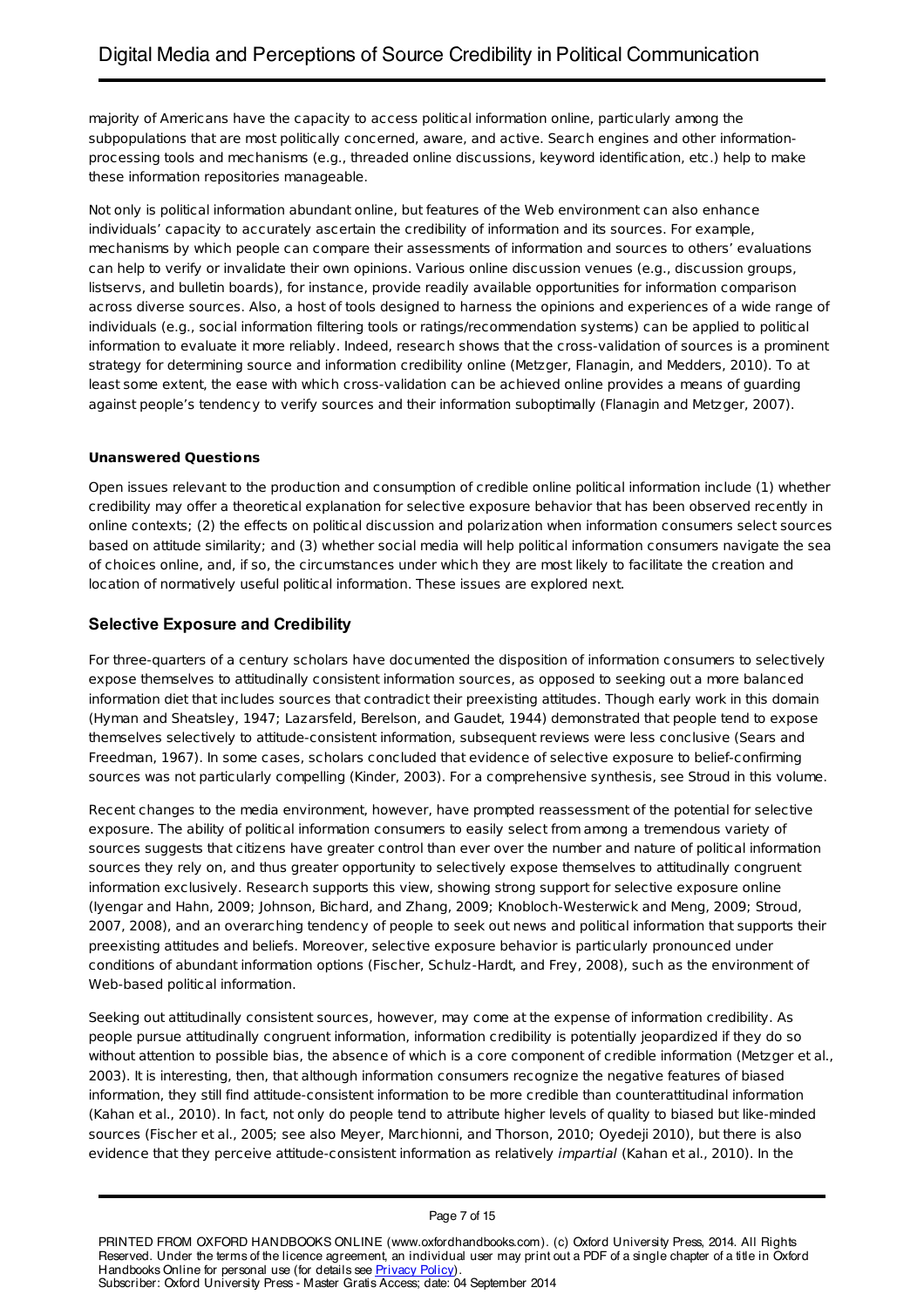context of political information, the outcome is that people may be prone to ignore traditional credibility cues regarding information or source bias in their pursuit of attitudinally consistent information.

In addition, perceived credibility tends to increase as similarity between source and receiver increases (O'Keefe, 2002) and is also known to increase selection and usage of particular channels or information sources (Wheeless, 1974). Therefore, people may selectively expose themselves to attitudinally consistent information because they find information from similarly minded sources to be more credible. In this way, selective exposure provides a method whereby people are likely to obtain what they perceive as credible information, via perceived commonalities with the source. This linkage between credibility and similarity suggests a possible theoretical mechanism to explain why people selectively expose themselves to like-minded sources. In the context of political information, the net effect is that people may use attitudinally consistent information as a heuristic credibility cue when it originates from sources they perceive as similar to them, regardless of other factors, including bias.

## **Political Debate and Polarization**

Political debate informed by a diversity of opinions forms a cornerstone of democratic engagement. As processes of selective exposure become more prominent among individuals, so too does one-sided issue knowledge, increased opinion rigidity, and group-based differences that suppress open debate. Moreover, as attitudinally congruent sources are boosted in their perceived credibility (as discussed in the previous section), the quality of political information can suffer. When people turn to attitudinally consistent political information from like-minded sources rather than to more "objective" sources of news and political information, political debate can be stifled. Indeed, current perspectives on selective exposure in digital media environments predict heightened political polarization, gridlock, and voter apathy, as well as reduced effectiveness of political campaign communications, as voters become more costly to reach due to their dispersal across vast media channels and outlets for political information.

Not only does research suggest prominent knowledge gaps among those who selectively expose themselves to attitudinally consistent information (Nir, 2011; Sweeney and Gruber, 1984; Ramsey et al., 2010), but selective exposure can also result in group polarization. Stroud (2010), for example, found evidence that repeated selective exposure to attitude-consistent information resulted in increased polarization over time, and Huckfeldt and colleagues (2004) show that attitude-confirming information in one's social network results in being more critical of out-group members with dissimilar opinions (see also Sunstein, 2001, 2009). At the societal level, this type of attitude can result in "cyberbalkanization," or social segregation that results from a number of self-interested subgroups, each of which promotes its own interests to the exclusion of other groups' views (Putnam, 2000; Sunstein, 2001). This phenomenon has raised concerns that Americans are becoming increasingly polarized along ideological lines (see Bennett and Iyengar, 2008). Overall, selective exposure means that people are less likely to experience opinion diversity, thereby potentially constraining the opportunity for informed political debate and opinion formation, as well as for compromise among opposing political groups.

## **The Role of Social Media and Web 2.0 Tools**

When the domain of political information reaches beyond factual accounts of a politician's political platform, voting records, or views about a particular issue, it can begin to implicate citizens in new and diverse ways that are potentially enhanced by social media and Web 2.0 tools. Under conditions in which knowledge is esoteric, is diffused among many individuals, and depends on specific, situational understandings, it is often the case that the most reliable information is gleaned not from a traditional source that has been imbued with authority by virtue of position or status, but rather from a diversity of individuals lacking special training, credentials, or reputation. Indeed, not only are such circumstances common, but given the power of social media, they are increasingly supported by precisely the kinds of tools required to harness the knowledge of those with the most relevant, timely, and important information. These shifts in the provision of information imply updated notions about the location and evaluation of what information and sources are most credible.

For example, the actual impact of public policy decisions is best assessed by evaluating the diversity of effects they have on citizens, who are indeed the only credible sources of such information. Although public opinion polling has traditionally been used for this purpose, social media and Web 2.0 tools serve the same function, for example by providing venues to share experiences, opinions, and messages using tools like social network sites,

PRINTED FROM OXFORD HANDBOOKS ONLINE (www.oxfordhandbooks.com). (c) Oxford University Press, 2014. All Rights Reserved. Under the terms of the licence agreement, an individual user may print out a PDF of a single chapter of a title in Oxford Handbooks Online for personal use (for details see Privacy Policy). Subscriber: Oxford University Press - Master Gratis Access; date: 04 September 2014

Page 8 of 15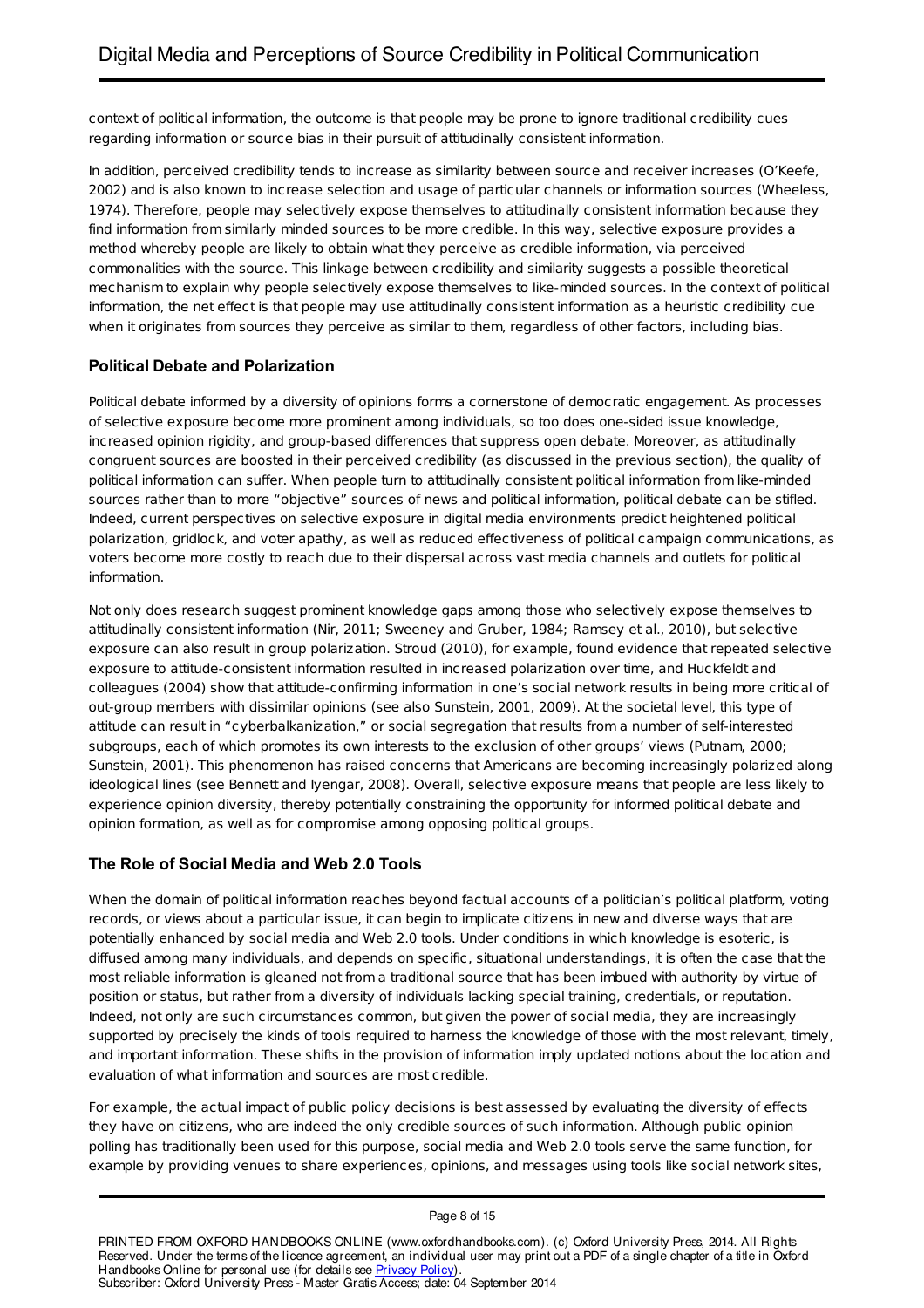microblogging, credentialing tools, and wikis. Although such social media tools lack the representativeness of polling, their output is derived from self-engaged participation rather than solicitation, which it could be argued serves to gauge prevailing sentiment relatively accurately, particularly when aided by such diagnostic tools as trend analyses across topic, geography, and time.

Furthermore, specific instances of information sharing occurring via social media constitute both communication about political topics and instances of political communication itself. Grassroots sociopolitical issues that "go viral" through shared emails and other communication channels, or instances of political activism that take place in both geographic and virtual spaces, are examples of cases in which social software tools facilitate experiential authority, or the generation of credible political information by virtue of specific, lived experience. In such instances, rather than mass media or traditional political channels, individuals are the "cognitive authorities" on political matters (Wilson, 1983) and use social media tools to aggregate and publicize their views and vantage points. Sometimes these political acts occur with the aid of traditional mechanisms such as formal organizations that facilitate them, but increasingly they can and do arise absent the structures historically required for their formation, given the affordances of contemporary technologies (Bimber, Flanagin, and Stohl, 2012).

### **Conclusion**

The rich research heritage on source credibility is in many ways fundamentally linked to processes of political communication and the provision of political information. Networked digital technologies have recently complicated the assessment of source credibility, however, by modifying the receiver's ability to determine source expertise and trustworthiness, which are the foundations upon which credibility evaluations have traditionally rested. Research has begun to address source credibility in online contexts by examining the credibility of digital versus traditional channels, the nature of political information conveyed by social media, and the dynamics of political information online. Nonetheless, important research concerns remain, including the link between credibility and selective exposure to attitudinally consistent information, the potential group polarization that might result, and the role of social media in seeking and delivering credible political information. These concerns suggest both challenges and opportunities as consumers of political information navigate the rich and varied contemporary information environment in search of the knowledge to help them become informed members of a politically engaged citizenry.

## **References**

Abdulla, R. A., Garrison, B., Salwen, M. B., Driscoll, P. D., and Casey, D. 2005. Online news credibility. In M. B Salwen, B. Garrison, and P. D. Driscoll (Eds.), Online News and the Public (pp. 148–163). Mahwah, NJ: Lawrence Erlbaum Associates.

Albarracín, D., and Vargas, P. 2010. Attitudes and persuasion: From biology to social responses to persuasive intent. In S. T. Fiske, D. T. Gilbert, and G. Lindzey (Eds.), Handbook of Social Psychology, 5th ed. (vol. 1, pp. 394– 427). Hoboken, NJ: John Wiley & Sons.

Andrews, S. 2007. Wikipedia uncovered. PC & Tech Authority. October 5. Retrieved from **http://www.pcauthority.com.au/Feature/93908,wikipedia-uncovered.aspx/1**.

Banning, S. A., and Sweetser, K. D. 2007. How much do hey think t affects them and whom do they believe? Comparing the third-person effect and credibility of blogs and traditional media. Communication Quarterly 55(4): 451–466.

Bennett, W. L., and Iyengar, S. 2008. A new era of minimal effects? The changing foundations of political communication. Journal of Communication 58(4): 707–731. doi: 10.1111/j.1460-2466.2008.00410.x

Berlo, D. K., Lemert, J. B., and Mertz, R. J. 1969. Dimensions for evaluating the acceptability of message sources. Public Opinion Quarterly 33(4): 563. doi: 10.1086/267745

Bimber, B., Flanagin, A. J., and Stohl, C. 2012. Collective action in organizations: Interaction and engagement in an era of technological change. Cambridge, UK: Cambridge University Press.

Page 9 of 15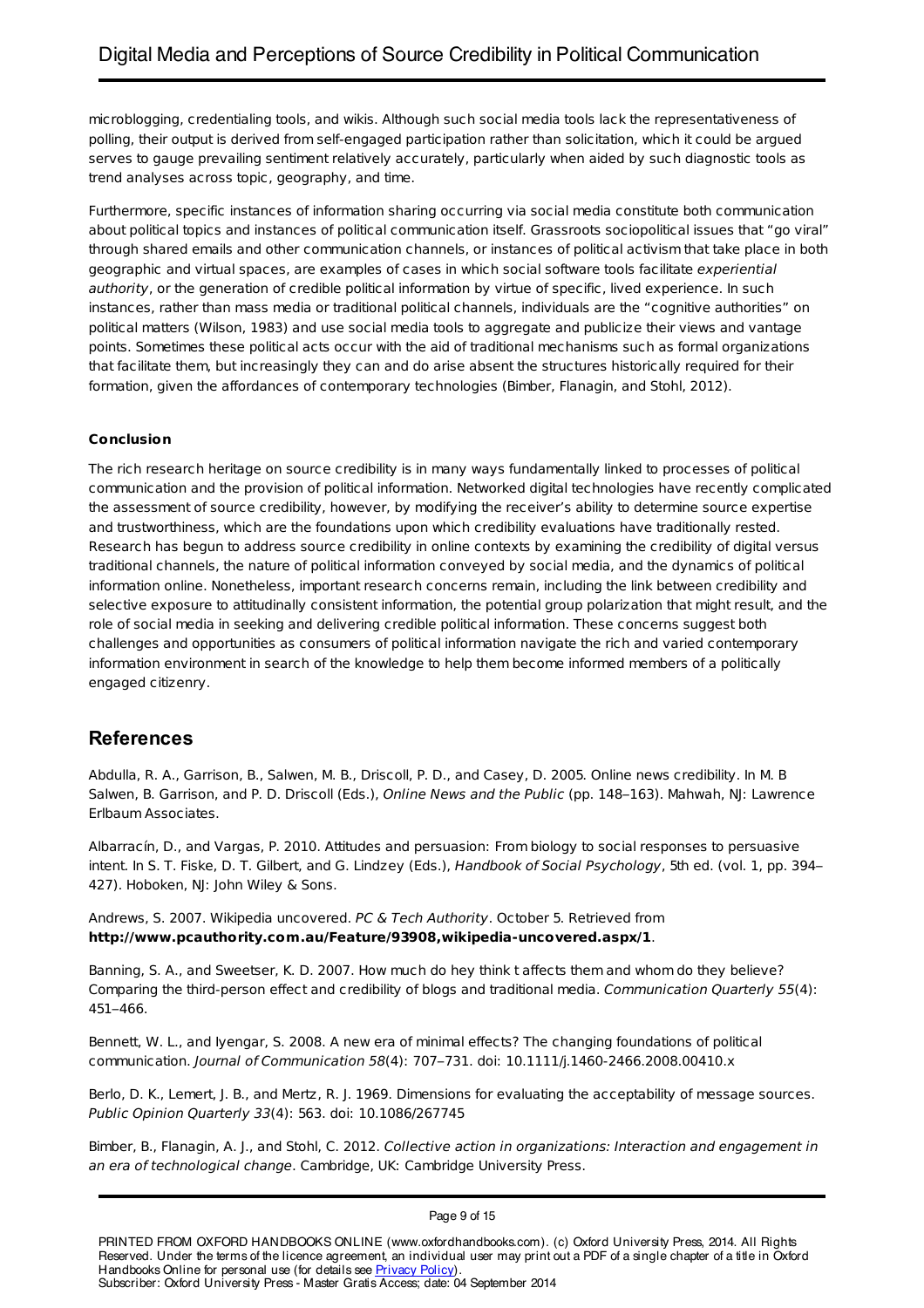Burbules, N. C. 1998. Rhetorics of the web: Hyperreading and critical literacy. In I. Snyder (Ed.), Page to Screen: Taking Literacy into the Electronic Era (pp. 102–122). London: Routledge.

Carroll, B., and Richardson, R. R. 2011. Identification, transparency, interactivity: towards a new paradigm for credibility for single-voice blogs. International Journal of Interactive Communication Systems and Technologies (IJICST) 1(1): 19–35.

Chebat, Jean-Charles, Filiatrault, Pierre, and Perrien, Jean. 1990. Limits of credibility: The case of political persuasion. Journal of Social Psychology 130(2): 157–167. doi: 10.1080/00224545.1990.9924566

Chesney, T. 2006. An empirical examination of Wikipedia's credibility. First Monday 11(11): 1–13.

Chiagouris, L., Long, M., and Plank, R. 2008. The consumption of online news: The relationship of attitudes toward the site and credibility. Journal of Internet Commerce 7(4): 528–549. doi: 10.1080/15332860802507396

Choi, J. H., Watt, J. H., and Lynch, M. 2006. Perceptions of news credibility about the war in Iraq: Why war opponents perceived the Internet as the most credible medium. Journal of Computer-Mediated Communication 12(1): 209–229.

Danielson, D. R. 2006. Web credibility. In Claude Ghaoui (Ed.), Encyclopedia of Human Computer Interaction (pp. 713–721). Hershey, PA: Idea Group.

Druckman, J. N. 2001. On the limits of framing effects: Who can frame?" Journal of Politics 63(04): 1041–1066. doi: 10.1111/0022-3816.00100

English, K., Sweetser, K. D., and Ancu, M. 2011. YouTube-ification of political talk: An examination of persuasion appeals in viral video. American Behavioral Scientist 55(6): 733–748. doi: 10.1177/0002764211398090

Eysenbach, G. 2008. Credibility of health information and digital media: New perspectives and implications for youth. In M. J Metzger and A. J. Flanagin (Eds.), Digital Media, Youth, and Credibility (pp. 123–154). Cambridge, MA: MIT Press.

Eysenbach, G., and Kohler, C. 2002. How do consumers search for and appraise health information on the world wide web? Qualitative study using focus groups, usability tests, and in-depth interviews. British Medical Journal 324(7337): 573–577. doi: 10.1136/bmj.324.7337.573.

Fischer, P., Jonas, E., Frey, D., and Schulz-Hardt, S. 2005. Selective exposure to information: the impact of information limits. European Journal of Social Psychology 35(4): 469–492. doi: 10.1002/ejsp.264

Fischer, P., Schulz-Hardt, S., and Frey, D. 2008. Selective exposure and information quantity: How different information quantities moderate decision makers' preference for consistent and inconsistent information. Journal of Personality and Social Psychology 94(2): 231–244. doi: 10.1037/0022–3514.94.2.94.2.231

Flanagin, A. J., and Metzger, M. J. 2000. Perceptions of Internet information credibility. Journalism and Mass Communication Quarterly 77(3): 515–540.

Flanagin, A. J., and Metzger, M. J. 2007. The role of site features, user attributes, and information verification behaviors on the perceived credibility of web-based information." New Media & Society 9(2): 319-342. doi: 10.1177/1461444807075015

Flanagin, A. J., and Metzger, M. J.. 2011. From Encyclopædia Britannica to Wikipedia: Generational differences in the perceived credibility of online encyclopedia information. Information, Communication & Society 14(3): 355-374. doi: 10.1080/1369118X.2010.542823

Fogg, B. J. 2003. Persuasive technology: Using computers to change what we think and do. San Francisco, CA: Morgan Kaufmann Publishers.

Fritch, J. W., and Cromwell, R. L. 2002. Delving deeper into evaluation: Exploring cognitive authority on the Internet. Reference Services Review 30(3): 242–254. doi: 10.1108/00907320210435509

PRINTED FROM OXFORD HANDBOOKS ONLINE (www.oxfordhandbooks.com). (c) Oxford University Press, 2014. All Rights Reserved. Under the terms of the licence agreement, an individual user may print out a PDF of a single chapter of a title in Oxford Handbooks Online for personal use (for details see **Privacy Policy**). Subscriber: Oxford University Press - Master Gratis Access; date: 04 September 2014

Page 10 of 15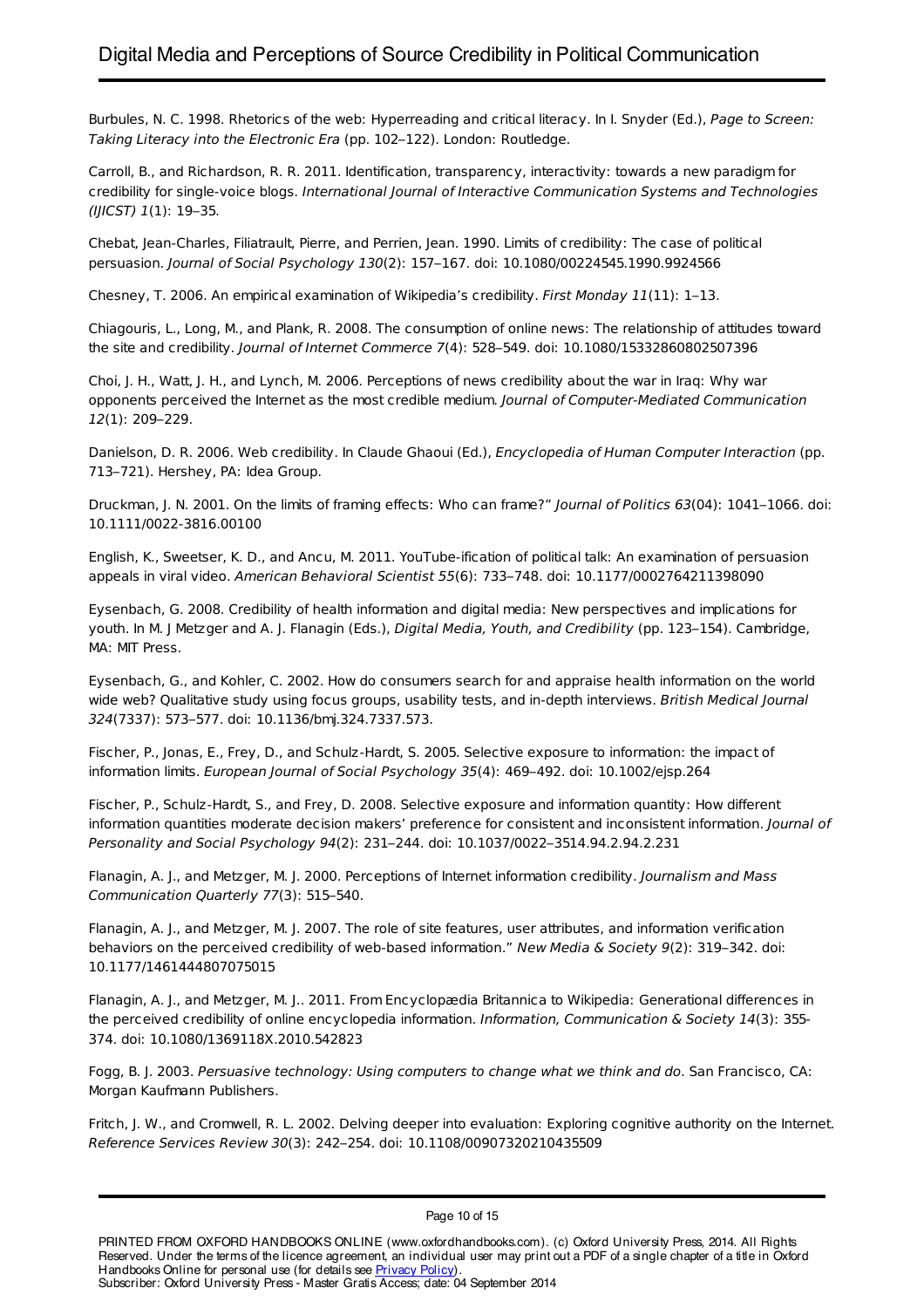Garrett, R. K. 2011. Troubling consequences of online political rumoring. Human Communication Research 37(2): 255–274. doi: 10.1111/j.1468-2958.2010.01401.x

Gass, R., and Seiter, J. S. 2003. Persuasion, social influence, and compliance gaining. 2nd ed. Boston: Allyn and Bacon.

Giffin, K. 1967. The contribution of studies of source credibility to a theory of interpersonal trust in the communication process. Psychological Bulletin 68(2): 104–120. doi: 10.1037/h0024833

Giles, J. 2005. Internet encyclopaedias o head to head. Nature 438(7070): 900–901. doi: 10.1038/438900a

Homer, P. M., and Batra, Rajeev. 1994. Attitudinal effects of character-based versus competence-based negative political communications. Journal of Consumer Psychology 3(2): 163–185. doi: 10.1016/S1057-7408(08)80003-4

Hovland, C. I., Janis, I. L., and Kelley, H. H. 1953. Communication and persuasion. New Haven, CT: Yale University **Press** 

Hovland, C. I., and Mandell, W. 1952. An experimental comparison of conclusion-drawing by the communicator and by the audience. Journal of Abnormal and Social Psychology 47(3): 581–588. doi: 10.1037/h0059833

Hovland, C. I., and Weiss, W. 1951. The influence of source credibility on communication effectiveness. Public Opinion Quarterly 15(4): 635. doi: 10.1086/266350

Huckfeldt, R., Mendez, J. M., and Osborn, T. 2004. Disagreement, ambivalence, and engagement: The political consequences of heterogeneous networks. Political Psychology 25(1): 65–95. doi: 10.1111/j.1467- 9221.2004.00357.x

Hyman, H. H., and Sheatsley, P. B. 1947. Some reasons why information campaigns fail. Public Opinion Quarterly 11(3): 412–423.

Iyengar, S., and Hahn, K. S. 2009. Red media, blue media: Evidence of ideological selectivity in media use. Journal of Communication 59(1): 19–39. doi: 10.1111/j.1460–2466.2008.01402.x

Iyengar, S., and Simon, A. F. 2000. New perspectives and evidence on political communication and campaign effects. Annual Review of Psychology 51(1): 149–169. doi: 10.1146/annurev.psych.51.1.149

Iyengar, S., and Valentino, N. A. 2000. Who says what? Source credibility as a mediator of campaign advertising. In Arthur Lupia and Matthew Daniel McCubbins (Eds.), Elements of Reason: Cognition, Choice, and the Bounds of Rationality (pp. 108–129). New York: Cambridge University Press.

Johnson, T. J., Bichard, S. L., and Zhang, W. 2009. Communication communities or "cyberghettos"? A path analysis model examining factors that explain selective exposure to blogs. Journal of Computer-Mediated Communication 15(1): 60–82. doi: 10.1111/j.1083-6101.2009.01492.x

Johnson, T. J., and Kaye, B. K. 2004. Wag the blog: How reliance on traditional media and the Internet influence credibility perceptions of weblogs among blog users. Journalism and Mass Communication Quarterly 81: 622–642.

Johnson, T. J., and Kaye, B. K. 2009. In log e rust? Deciphering credibility components of the Internet among politically interested Internet users. Computers in Human Behavior 25(1): 175–182. doi: 10.1016/j.chb.2008.08.004

Johnson, T. J., and Kaye, B. K. 2010. Still cruising and believing? An analysis of online credibility across three presidential campaigns. American Behavioral Scientist 54(1): 57–77. doi: 10.1177/0002764210376311

Johnson, T. J., Kaye, B. K., Bichard, S. L., and Wong, W. J. 2008. Every blog has its day: Politically-interested Internet users' perceptions of blog credibility. Journal of Computer-Mediated Communication 13(1): 100–122. doi: 10.1111/j.1083-6101.2007.00388.x

Jurma, W. E. 1981. Evaluations of credibility of the source of a message. Psychological Reports 49(3): 778-778.

Page 11 of 15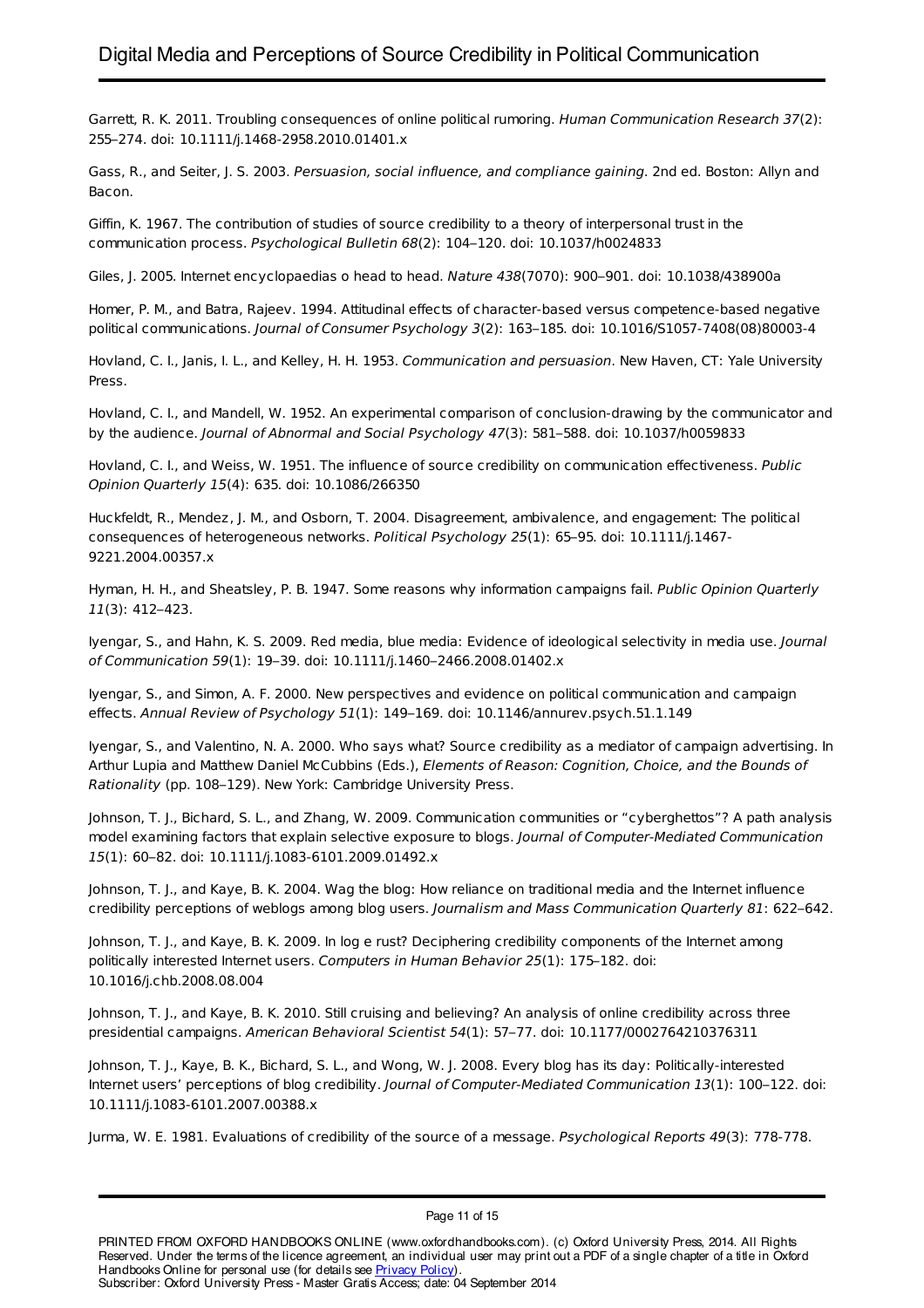Kahan, D. M., Braman, D., Cohen, G. L., Gastil, J., and Slovic, P. 2010. Who fears the HPV vaccine, who doesn't, and why? An experimental study of the mechanisms of cultural cognition. Law and Human Behavior 34(6): 501-516. doi: 10.1007/s10979-009-9201–0

Kaid, L. L., and Postelnicu, M. 2007. Credibility of political messages on the Internet: A comparison of blog sources. In Mark Tremayne (Ed.), Blogging, Citizenship, and the Future of Media (pp. 149–164). New York: Routledge.

Kaye, B. K., and Johnson, T. J. 2011. Hot diggity blog: A cluster analysis examining motivations and other factors for why people judge different types of blogs as credible. Mass Communication and Society 14(2): 236-263. doi: 10.1080/15205431003687280

Kennedy, G. A. 1991. Aristotle on rhetoric: A theory of civic discourse. New York: Oxford University Press.

Kinder, D. R. 2003. Communication and politics in the age of information. In D. O. Sears, L. Huddy, and R. Jervis (Eds.), Oxford Handbook of Political Psychology, ed. (pp. 357–393). Oxford: Oxford University Press.

Kiousis, S. 2001. Public trust or mistrust? Perceptions of media credibility in the information age. Mass Communication and Society 4(4): 381–403. doi: 10.1207/S15327825MCS0404\_4

Knobloch-Westerwick, S., and Meng, J. 2009. Looking the other way: Selective exposure to attitude-consistent and counterattitudinal political information. Communication Research 36(3): 426–448. doi: 10.1177/0093650209333030

Kohut, A. 1999. The Internet news audience goes ordinary. Washington, DC: Pew Research Center.

Kubiszewski, I., Noordewier, T., and Costanza, R. 2011. Perceived credibility of Internet encyclopedias. Computers & Education 56(3): 659–667. doi: 10.1016/j.compedu.2010.10.008

Lazarsfeld, P. F., Berelson, B., and Gaudet, H. 1944. The people's choice: How the voter makes up his mind in a presidential election. New York: Duell, Sloan & Pearce.

Lowery, S. A., and DeFleur, M. L. 1995. Milestones in mass communication research: Media effects. 3rd ed. White Plains, NY: Longman Publishers USA.

Mashek, J. W. 1997. Lethargy '96: How the media covered a listless campaign. Arlington, VA: The Freedom Forum.

McCroskey, J. C. 1966. Scales for the measurement of ethos. Communication Monographs 33(1): 65–72.

Mehrabi, D., Hassan, M. A., and Ali, M. S. S. 2009. News media credibility of the Internet and television. European Journal of Social Sciences 11(1): 136–148.

Melican, D. B., and Dixon, T. L. 2008. News on the net: Credibility, selective exposure, and racial prejudice. Communication Research 35(2): 151–168. doi: 10.1177/0093650207313157

Messner, M., and Distaso, M. W. 2008. The source cycle. Journalism Studies 9(3): 447–463. doi: 10.1080/14616700801999287

Metzger, M. J. 2007. Making sense of credibility on the web: Models for evaluating online information and recommendations for future research. Journal of the American Society for Information Science and Technology 58(13): 2078–2091. doi: 10.1002/asi.20672

Metzger, M. J., Flanagin, A. J., Eyal, K., Lemus, D. R., and McCann, R. M. 2003. Bringing the concept of credibility into the 21st century: Integrating perspectives on source, message, and media credibility in the contemporary media environment. Communication Yearbook 27: 293–335.

Metzger, M. J., Flanagin, A. J., and Medders, R. B. 2010. Social and heuristic approaches to credibility evaluation online. Journal of Communication 60(3): 413–439. doi: 10.1111/j.1460-2466.2010.01488.x

Metzger, M. J., Flanagin, A. J., Pure, R. A., Medders, R. B., Markov, A. R., and Hartsell, E. H. 2011. Adults and credibility: An empirical examination of digital media use and information credibility.

Meyer, H. K., Marchionni, D., and Thorson, E. 2010. The journalist behind the news: Credibility of straight,

PRINTED FROM OXFORD HANDBOOKS ONLINE (www.oxfordhandbooks.com). (c) Oxford University Press, 2014. All Rights Reserved. Under the terms of the licence agreement, an individual user may print out a PDF of a single chapter of a title in Oxford Handbooks Online for personal use (for details see Privacy Policy). Subscriber: Oxford University Press - Master Gratis Access; date: 04 September 2014

Page 12 of 15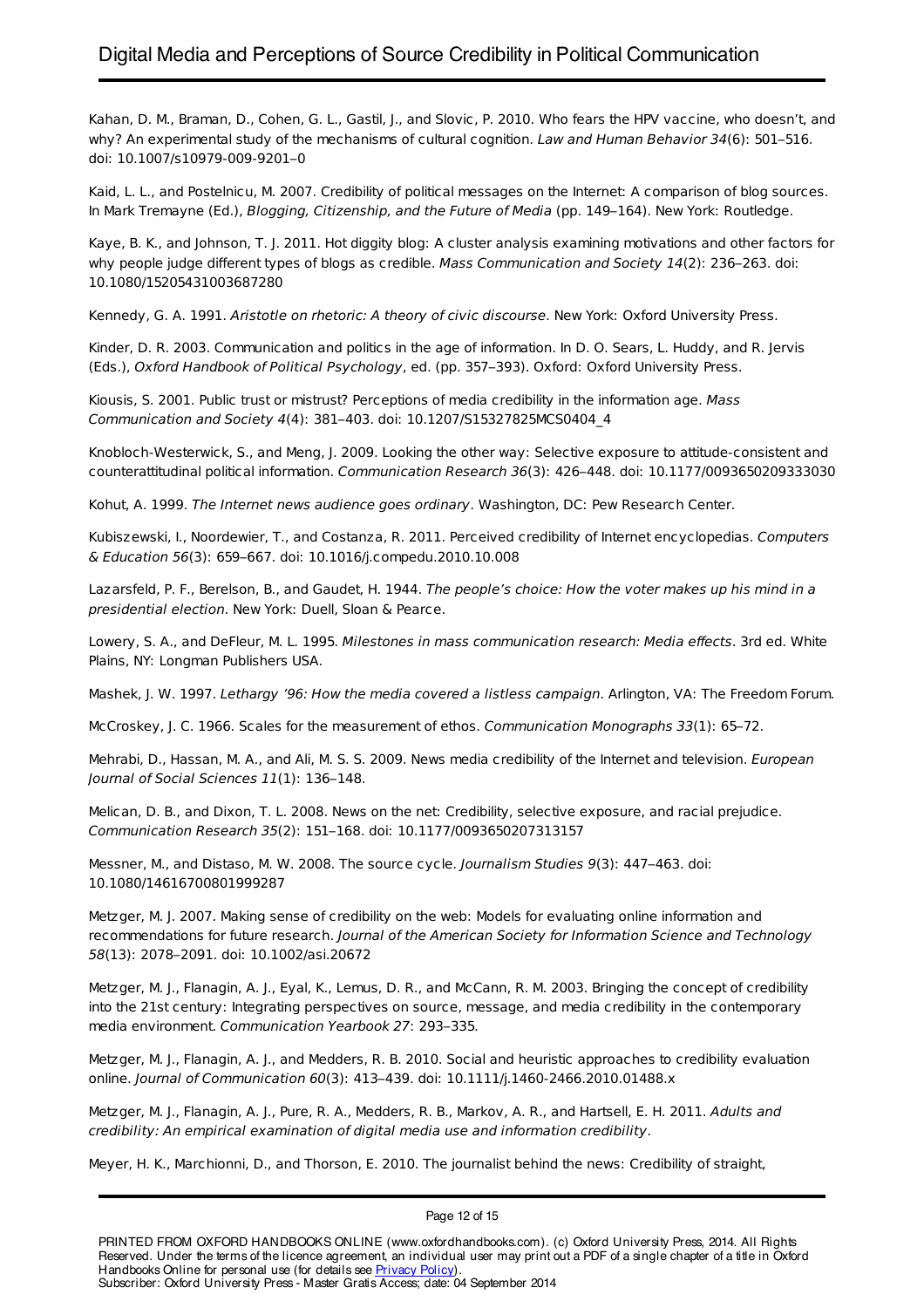collaborative, opinionated, and blogged "news". American Behavioral Scientist 54(2): 100–119. doi: 10.1177/0002764210376313

Miller, J. M., and Krosnick, J. A. 2000. News media impact on the ingredients of presidential evaluations: Politically knowledgeable citizens are guided by a trusted source. American Journal of Political Science 44(2): 301–315.

Morton, C., and Villegas, J. 2005. Political issue promotion in the age of 9-11. Journal of Nonprofit & Public Sector Marketing 14(1): 269-284. doi: 10.1300/J054v14n01\_15

Nelson, T. E., and Garst, J. 2005. Values-based political messages and persuasion: Relationships among speaker, recipient, and evoked values. Political Psychology 26(4): 489-516. doi: 10.1111/j.1467-9221.2005.00428.x

Nir, L. 2011. Motivated reasoning and public opinion perception. Public Opinion Quarterly 75(3): 504–532. doi: 10.1093/poq/nfq076

Nofrina, H., Viswanathan, V., Poorisat, T., Detenber, B. H., and Peiqi, C. 2009. Why some wikis are more credible than others: Structural attributes of collaborative websites as credibility cues." Observatario 3(2). Retrieved from. **http://obs.obercom.pt/index.php/obs/article/view/261**

O'Cass, A. 2002. Political advertising believability and information source value during Elections. Journal of Advertising 31(1): 63–74.

O'Keefe, D. 2002. Persuasion: Theory & research. 2nd ed. Thousand Oaks CA: Sage Publications.

Online News Association. 2001. Digital journalism credibility survey. Retrieved from **www.journalists.org/Programs/ResearchText.htm**.

Oyedeji, T. A. 2010. The credible brand model: The effects of ideological congruency and customer-based brand equity on news credibility. American Behavioral Scientist 54(2): 83–99. doi: 10.1177/0002764210376312

Perloff, R. M. 1989. Ego-involvement and the third person effect of televised news coverage. Communication Research 16(2): 236–262. doi: 10.1177/009365089016002004

Pornpitakpan, C. 2004. The persuasiveness of source credibility: A critical review of five decades' evidence. Journal of Applied Social Psychology 34(2): 243–281. doi: 10.1111/j.1559-1816.2004.tb02547.x

Putnam, R. 2000. Bowling alone: The collapse and revival of American community. New York: Simon & Schuster.

Ramsey, C., Kull, S., Lewis, E., and Subias, S. 2010. Misinformation and the 2010 election: A study of the U.S. electorate. Program on International Policy Attitudes at the University of Maryland.

Rieh, S. Y., and Danielson, D. R. 2008. Credibility: A multidisciplinary framework. Annual Review of Information Science and Technology 41(1): 307–364. doi: 10.1002/aris.2007.1440410114

Schweiger, W. 2000. Media credibility—Experience or image? A survey on the credibility of the World Wide Web in Germany in comparison to other media. European Journal of Communication 15(1): 37–59. doi: 10.1177/0267323100015001002

Sears, D. O., and Freedman, J. L. 1967. Selective exposure to information: A critical review. Public Opinion Quarterly 31(2): 194. doi: 10.1086/267513

Self, C. C. 2008. Credibility. In M. B. Salwen and D. W. Stacks (Eds.), An Integrated Approach to Communication Theory and Research, 2nd ed. (pp. 421–441). Mahwah, NJ: Erlbaum.

Sternthal, B., Phillips, L. W., and Dholakia, R. 1978. The persuasive effect of source credibility: A situational analysis. Public Opinion Quarterly 42(3): 285. doi: 10.1086/268454

Stroud, N. J. 2007. Media effects, selective exposure, and Fahrenheit 9/11. Political Communication 24(4): 415– 432. doi: 10.1080/10584600701641565

Stroud, N. J. 2008. Media use and political predispositions: Revisiting the concept of selective exposure." Political

Page 13 of 15

PRINTED FROM OXFORD HANDBOOKS ONLINE (www.oxfordhandbooks.com). (c) Oxford University Press, 2014. All Rights Reserved. Under the terms of the licence agreement, an individual user may print out a PDF of a single chapter of a title in Oxford Handbooks Online for personal use (for details see **Privacy Policy**). Subscriber: Oxford University Press - Master Gratis Access; date: 04 September 2014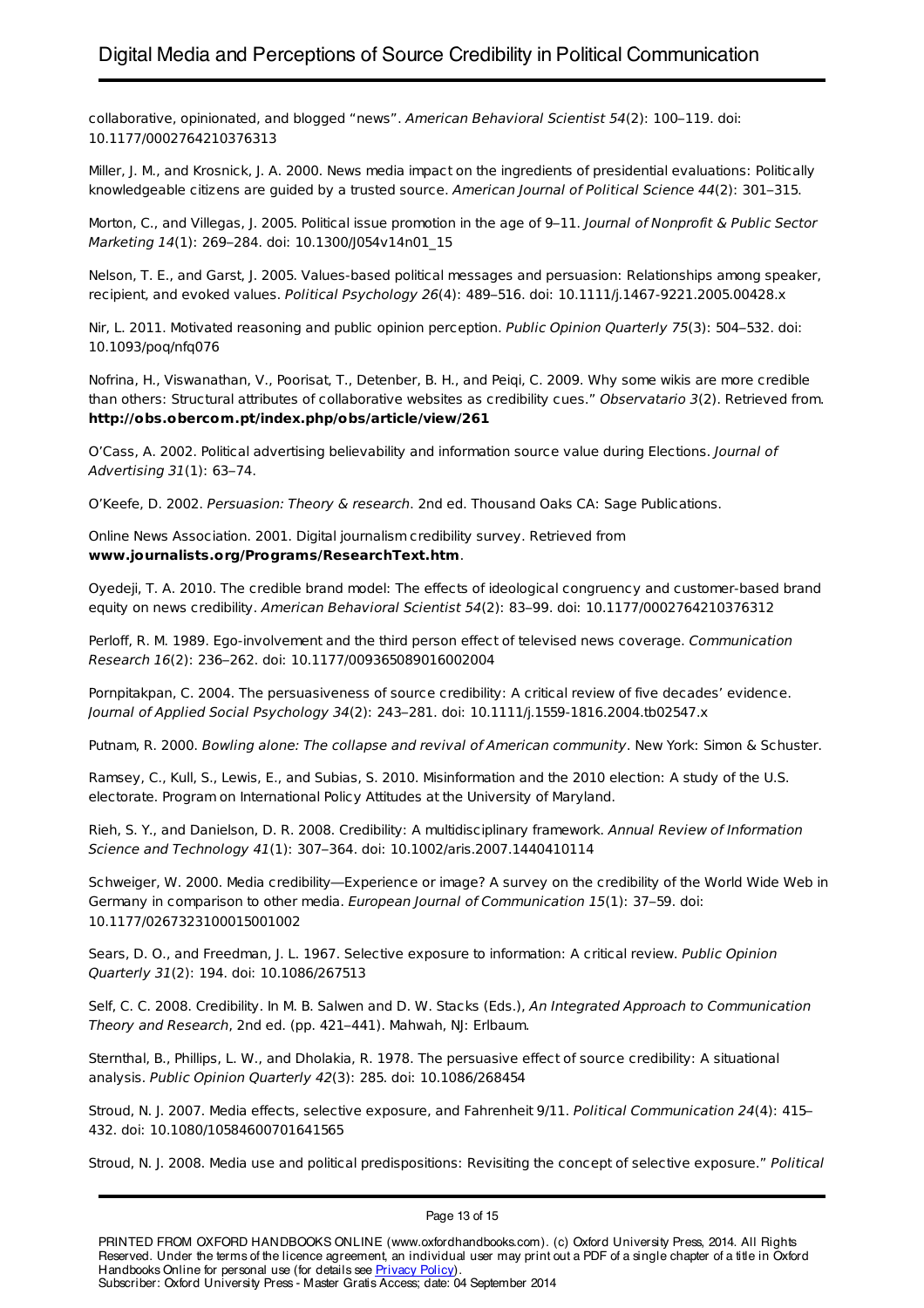Behavior 30(3): 341–366. doi: 10.1007/s11109–007–9050-9

Stroud, N. J. 2010. Polarization and partisan selective exposure. Journal of Communication 60(3): 556–576. doi: 10.1111/j.1460-2466.2010.01497.x

Sundar, S. S. 2008. The MAIN model: A heuristic approach to understanding technology effects on credibility. In Miriam J. Metzger and Andrew J. Flanagin (Eds.), Digital Media, Youth, and Credibility (pp. 73–100). Cambridge, MA: MIT Press.

Sundar, S. S., Knobloch-Westerwick, S., and Hastall, M. R. 2007. News cues: Information scent and cognitive heuristics. Journal of the American Society for Information Science and Technology 58(3): 366–378. doi: 10.1002/asi.20511

Sunstein, C. 2001. Republic.com 2.0. Princeton, NJ: Princeton University Press.

Sunstein, C. 2009. Going to extremes: How like minds unite and divide. New York: Oxford University Press.

Sweeney, P. D., and Gruber, K. L. 1984. Selective exposure: Voter information preferences and the Watergate affair. Journal of Personality and Social Psychology 46(6): 1208–1221. doi: 10.1037/0022-3514.46.6.1208

Thorson, K., Vraga, E., and Ekdale, B. 2010. Credibility in context: How uncivil online commentary affects news credibility. Mass Communication and Society 13(3): 289–313. doi: 10.1080/15205430903225571

Towner, T., and Dulio, D 2011. The Web 2.0 election: Does the online medium matter? Journal of Political Marketing 10(1): 165–188. doi: 10.1080/15377857.2011.540220

Wallsten, K. 2011. Many sources, one message: Political blog links to online videos during the 2008 campaign. Journal of Political Marketing 10(1): 88–114. doi: 10.1080/15377857.2011.540203

Wanta, W., and Hu, Yu-Wei. 1994. The effects of credibility, reliance, and exposure on media agenda-setting: A path analysis model. Journalism Quarterly 71(1): 90–98.

Wathen, C. N., and Burkell, I. 2002. Believe it or not: Factors influencing credibility on the web. Journal of the American Society for Information Science and Technology 53(2): 134–144. doi: 10.1002/asi.10016

Wheeless, L. 1974. The effects of attitude, credibility, and homophily on selective exposure to information. Communication Monographs 41(4): 329–338. doi: 10.1080/03637757409375857

Whitehead, J. L. 1968. Factors of source credibility. Quarterly Journal of Speech 54(1): 59-63.

Williams, S. 2008. Wikipedia vs Encyclopaedia: A question of trust? Techradar.com: Deep Into Technology, April 21. **http://www.techradar.com/news/software/wikipedia-vs-encyclopaedia-a-question-of-trust— 316163**.

Wilson, E. J., and Sherrell, D. L. 1993. Source Effects in Communication and Persuasion Research: A Meta-Analysis of Effect Size." Journal of the Academy of Marketing Science 21 (2) (March): 101–112. doi: 10.1007/BF02894421

Wilson, P. 1983. Second-Hand Knowledge: An Inquiry into Cognitive Authority. Westport Conn.: Greenwood Press.

Yoon, K., B. Pinkleton, and W. Ko. 2005. "Effects of negative political advertising on voting intention: An exploration of the roles of involvement and source credibility in the development of voter cynicism. Journal of Marketing Communications 11(2): 95–112. doi: 10.1080/1352726042000315423

#### **Andrew Flanagin**

Andrew Flanagin (Ph.D., University of Southern California) is a professor in the Department of Communication at the University of California at Santa Barbara, where he also serves as the Director of the Center for Information Technology and Society. His research focuses on the ways in which information and communication technologies structure and extend human interaction, with particular emphasis on the processes of organizing and information evaluation and sharing.

#### **Miriam J. Metzger**

Page 14 of 15

PRINTED FROM OXFORD HANDBOOKS ONLINE (www.oxfordhandbooks.com). (c) Oxford University Press, 2014. All Rights Reserved. Under the terms of the licence agreement, an individual user may print out a PDF of a single chapter of a title in Oxford Handbooks Online for personal use (for details see Privacy Policy). Subscriber: Oxford University Press - Master Gratis Access; date: 04 September 2014